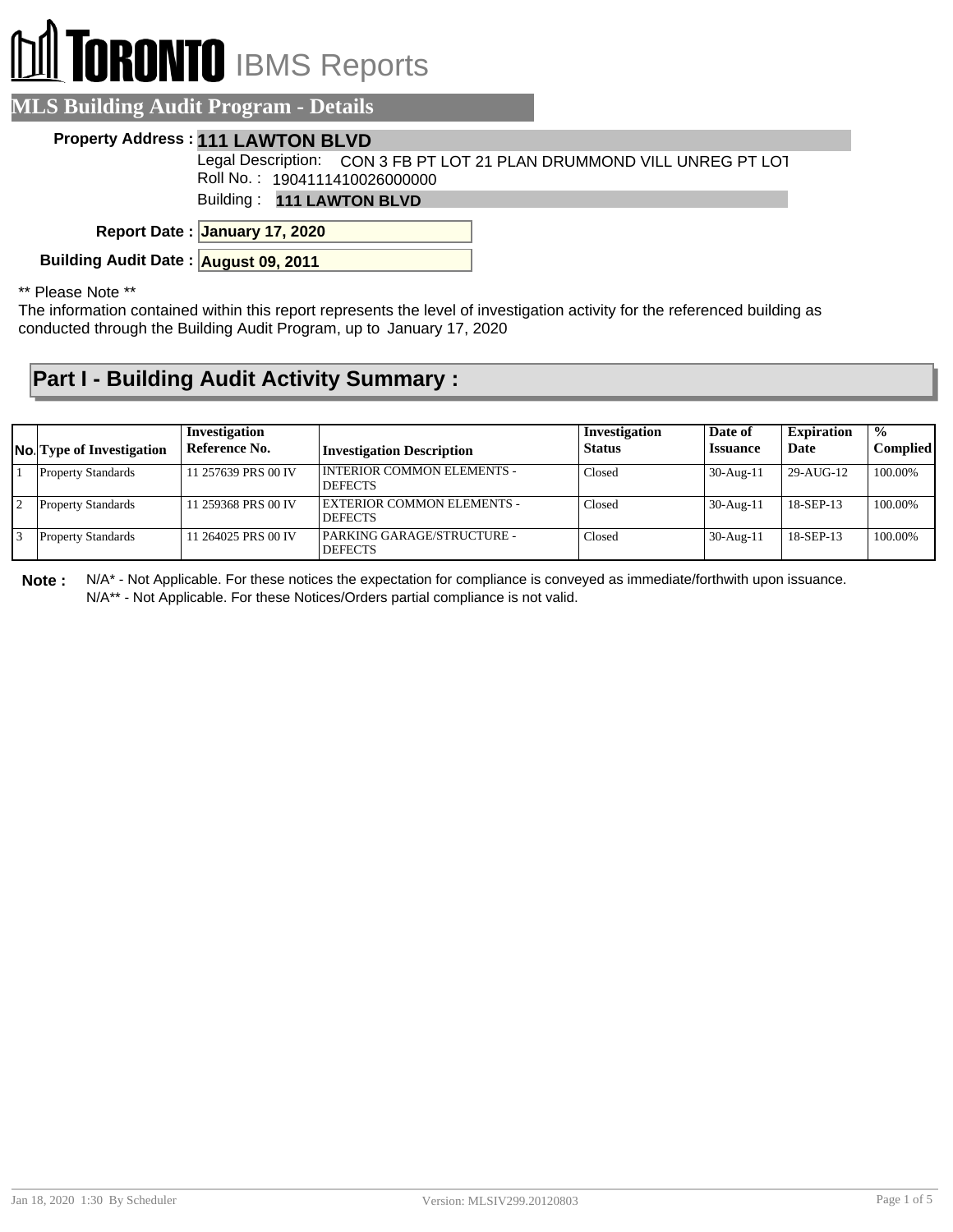# **Part II - Building Audit Details for Property Standards Orders :**

| 111 264025 PRS 00 IV PARKING GARAGE/STRUCTURE -<br><b>Property Standards</b><br>18-SEP-13<br><b>Closed</b><br>13<br>30-Aug-11 | Type of<br><b>No. Investigation</b> | <b>Investigation</b><br>Reference No. | <b>Investigation Description</b> | Investigation Date of<br>⊦Status | ∣Issuance | <b>Expiration</b><br>∣Date | <b>Next Scheduled</b><br><b>Inspection Date</b> |
|-------------------------------------------------------------------------------------------------------------------------------|-------------------------------------|---------------------------------------|----------------------------------|----------------------------------|-----------|----------------------------|-------------------------------------------------|
|                                                                                                                               |                                     |                                       | IDEFECTS                         |                                  |           |                            | 31-Aug-13                                       |

**0**

**12**

**No. of defects contained within the Order :**

**No. of defects that remain outstanding :**

|     | <b>Deficiency Details</b>                                                                                                                                                                                                                                                                                                                             |          |               |  |  |  |  |  |
|-----|-------------------------------------------------------------------------------------------------------------------------------------------------------------------------------------------------------------------------------------------------------------------------------------------------------------------------------------------------------|----------|---------------|--|--|--|--|--|
| No. | <b>Violation/Defect</b>                                                                                                                                                                                                                                                                                                                               | Location | <b>Status</b> |  |  |  |  |  |
| 1   | The parking or storage garage columns from floor level to a height of sixty (60) centimeters are<br>not painted black.                                                                                                                                                                                                                                | Garage   | Closed        |  |  |  |  |  |
| 2   | The electrical connections are not maintained in good working order. Namely; junction box no<br>cover.                                                                                                                                                                                                                                                | Garage   | Closed        |  |  |  |  |  |
| 3   | The property is not maintained and/or kept clean in accordance with the standards.                                                                                                                                                                                                                                                                    | Garage   | Closed        |  |  |  |  |  |
| 4   | Large safe-exit arrows are not displayed on safe-exit doors 1.5 metres above the floor, measured<br>from the center of the arrow to the floor, with the arrow pointing down.                                                                                                                                                                          | Garage   | Closed        |  |  |  |  |  |
| 5   | Small safe-exit arrows are not prominently displayed on columns or walls 1.5 metres above the<br>floor, measured from the center of the arrow to the floor; at least every ten (10) metres along the<br>safe-exit route; at all safe-exit route decision points along the safe-exit route; and wherever a<br>safe-exit route crosses a traffic aisle. | Garage   | Closed        |  |  |  |  |  |
| 6   | The safe-exit door, the frame of a safe-exit door and the wall adjacent to the safe-exit door to a<br>distance of one (1) metre on both sides of the frame, and to a height of three (3) metres above the<br>floor or to the soffit above the bulkhead over the door is not the required coloured green.                                              | Garage   | Closed        |  |  |  |  |  |
| 7   | The walls in the parking or storage garage are not maintained free of holes, breaks or cracks.                                                                                                                                                                                                                                                        | Garage   | Closed        |  |  |  |  |  |
| 8   | Lighting in a garage is provided at less than 50 lux.                                                                                                                                                                                                                                                                                                 | Garage   | Closed        |  |  |  |  |  |
| 9   | Lighting in a garage is provided at less than 50 lux.                                                                                                                                                                                                                                                                                                 | Garage   | Closed        |  |  |  |  |  |
| 10  | The (stairs, treads, risers are not maintained in good repair.                                                                                                                                                                                                                                                                                        | Garage   | Closed        |  |  |  |  |  |
| 11  | The parking or storage garage walls from floor level to a height of sixty (60) centimeters are not<br>painted black.                                                                                                                                                                                                                                  | Garage   | Closed        |  |  |  |  |  |
| 12  | The parking or storage garage ceiling painted surface is not maintained in a state of good repair.                                                                                                                                                                                                                                                    | Garage   | Closed        |  |  |  |  |  |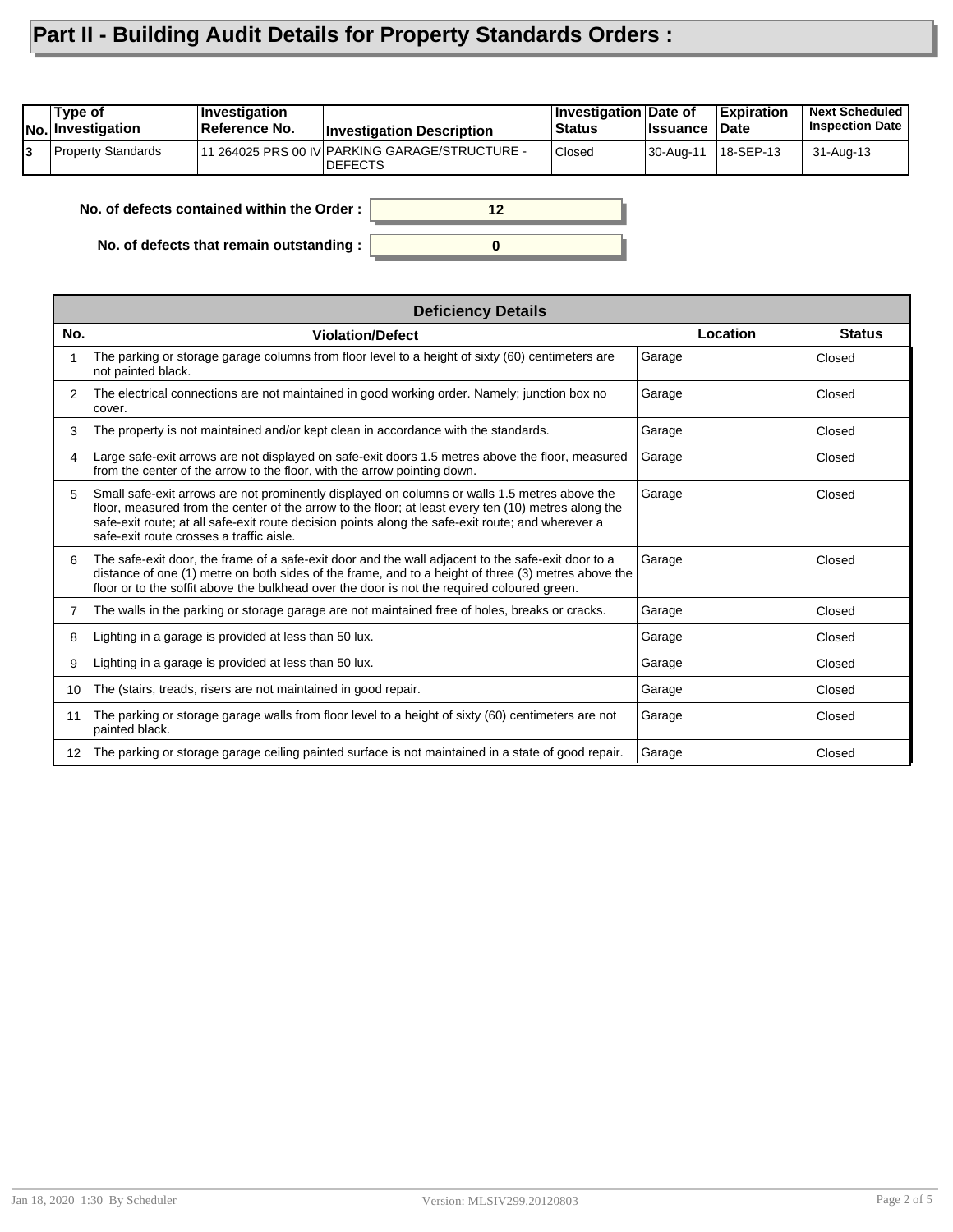|  | Tvpe of<br>No. Investigation | <b>Investigation</b><br><b>∣Reference No.</b> | <b>Investigation Description</b>                                  | <b>Investigation Date of</b><br><b>Status</b> | <b>Issuance Date</b>  | <b>Expiration</b> | <b>Next Scheduled</b><br><b>Inspection Date</b> |
|--|------------------------------|-----------------------------------------------|-------------------------------------------------------------------|-----------------------------------------------|-----------------------|-------------------|-------------------------------------------------|
|  | Property Standards           |                                               | 111 259368 PRS 00 IV EXTERIOR COMMON ELEMENTS -<br><b>DEFECTS</b> | Closed                                        | 30-Aug-11   18-SEP-13 |                   | 31-Aug-13                                       |

| No. of defects contained within the Order: | 18 |
|--------------------------------------------|----|
| No. of defects that remain outstanding:    |    |

|                 | <b>Deficiency Details</b>                                                                                                                                                                                                               |                        |               |  |  |  |  |  |  |
|-----------------|-----------------------------------------------------------------------------------------------------------------------------------------------------------------------------------------------------------------------------------------|------------------------|---------------|--|--|--|--|--|--|
| No.             | <b>Violation/Defect</b>                                                                                                                                                                                                                 | Location               | <b>Status</b> |  |  |  |  |  |  |
| 1               | Required guard does not prevent the passage of a spherical object having a diameter more than<br>100 millimetres                                                                                                                        | Balcony                | Closed        |  |  |  |  |  |  |
| 2               | The balcony, or other similar structure, and/or other appurtenant attachment) and/or the<br>supporting structural member(s) are not being maintained free from defects and/or hazards.<br>Namely; glas panels broken/cracked.           | Balcony                | Closed        |  |  |  |  |  |  |
| 3               | The location and size of openings present a hazard as they are designed with members or<br>attachments between 140 millimetres and 900 millimetres above the level protected by the guard<br>which facilitate climbing.                 | Balcony                | Closed        |  |  |  |  |  |  |
| 4               | The exterior surface shall be maintained free of graffiti and/or painted slogans. (Namely: Graffiti<br>located in stairwell)                                                                                                            | East Side of Building  | Closed        |  |  |  |  |  |  |
| 5               | The stairs are not being maintained free from defects/hazards. (Namely: Delaminated cement,<br>exposed rebar, broken stair nosing)                                                                                                      | East Side of Building  | Closed        |  |  |  |  |  |  |
| 6               | A retaining wall exceeding 1,000 millimetres in exposed height is not protected by a guard on the<br>open side where access is provided.                                                                                                | North West             | Closed        |  |  |  |  |  |  |
| $\overline{7}$  | Required guard does not prevent the passage of a spherical object having a diameter more than<br>100 millimetres                                                                                                                        | Parking Area           | Closed        |  |  |  |  |  |  |
| 8               | Guard with a minimum height of 1,070 millimeters has not been provided at a raised floor where<br>the difference in level is more than 600 millimeters. (Namely: Chain link fence attachment to pre-<br>existing guard)                 | Parking Area           | Closed        |  |  |  |  |  |  |
| 9               | The guards and their supporting structural members are not being maintained free from<br>defects/hazards. (Namely: Guard is broken and bent outward)                                                                                    | Parking Area           | Closed        |  |  |  |  |  |  |
| 10 <sup>1</sup> | Immediate action has not been taken to eliminate an unsafe condition. (Namely: Unprotected and<br>missing fan louver guard)                                                                                                             | Parking Area           | Closed        |  |  |  |  |  |  |
| 11              | The stairs and appurtenant attachments and their supporting structural members are not<br>maintained in good repair. (Namely: Broken and failing concrete on stair structure)                                                           | South Side of Building | Closed        |  |  |  |  |  |  |
| 12              | Guard with a minimum height of 1,070 millimetres has not been provided at a raised floor where<br>the difference in level is more than 600 millimetres.                                                                                 | South Side of Building | Closed        |  |  |  |  |  |  |
| 13              | Height of the guard for exit landing is less than 1,070 millimetres measured vertically to the top of<br>the guard from thesurface where the difference in elevation between the adjacent ground level is<br>more than 600 millimetres. | South Side of Building | Closed        |  |  |  |  |  |  |
| 14              | Height of the guard for the exit stairs are less than 920 millimetres measured vertically to the top<br>of the guard from a line drawn through the outside edges of the stair nosings.                                                  | South Side of Building | Closed        |  |  |  |  |  |  |
| 15              | Required guard does not prevent the passage of a sphere having a diameter more than 100<br>millimetres.                                                                                                                                 | South Side of Building | Closed        |  |  |  |  |  |  |
| 16              | The guard is designed that a member, attachment or opening located between 140 millimetres<br>and 900 millimetres above the level being protected facilitates climbing.                                                                 | South Side of Building | Closed        |  |  |  |  |  |  |
| 17              | Exterior garbage containment area not screened.                                                                                                                                                                                         | South Side of Property | Closed        |  |  |  |  |  |  |
| 18              | Equipment/attachment appurtenant to the building is not being maintained in good repair (Namely:<br>The paint finish on the underside of entrance canopy)                                                                               | West Side of Building  | Closed        |  |  |  |  |  |  |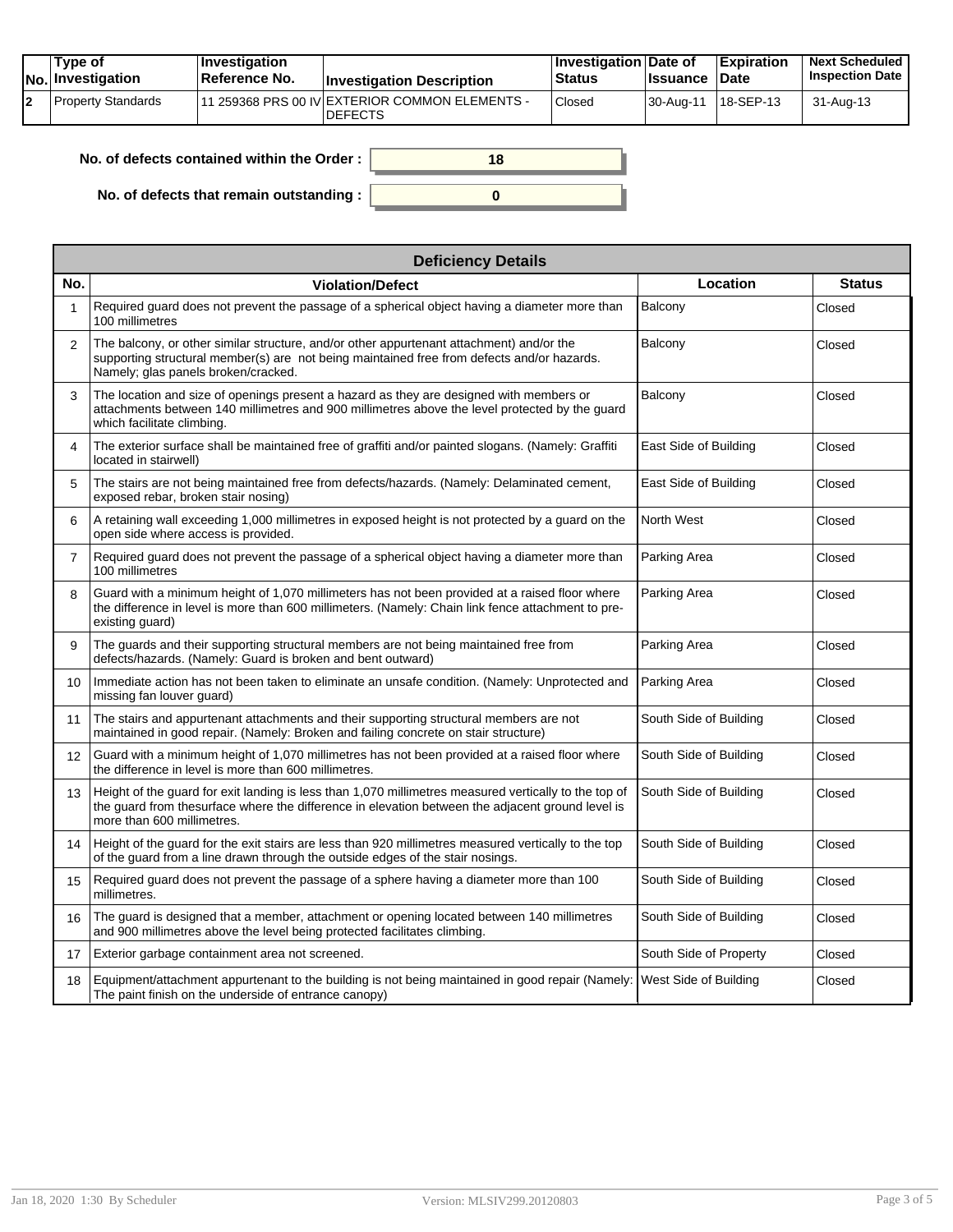| Tvpe of<br>No. Investigation | $\blacksquare$ Investigation<br>Reference No. | <b>Investigation Description</b>                                 | <b>∐nvestigation Date of</b><br><b>Status</b> | <b>Issuance</b> | <b>Expiration</b><br><b>Date</b> | <b>Next Scheduled</b><br><b>Inspection Date</b> |
|------------------------------|-----------------------------------------------|------------------------------------------------------------------|-----------------------------------------------|-----------------|----------------------------------|-------------------------------------------------|
| Property Standards           |                                               | 11 257639 PRS 00 IV INTERIOR COMMON ELEMENTS -<br><b>DEFECTS</b> | Closed                                        | 30-Aug-11       | 29-AUG-12                        | 3-Sep-12                                        |

| No. of defects contained within the Order: | 25 |
|--------------------------------------------|----|
|                                            |    |
| No. of defects that remain outstanding:    |    |

**No. of defects that remain outstanding :**

|                   | <b>Deficiency Details</b>                                                                                                                                                                                                     |                    |               |  |  |  |  |  |
|-------------------|-------------------------------------------------------------------------------------------------------------------------------------------------------------------------------------------------------------------------------|--------------------|---------------|--|--|--|--|--|
| No.               | <b>Violation/Defect</b>                                                                                                                                                                                                       | Location           | <b>Status</b> |  |  |  |  |  |
| 1                 | The property is not maintained and/or kept clean in accordance with the standards.                                                                                                                                            | 1st Floor          | Closed        |  |  |  |  |  |
| 2                 | The property is not maintained and/or kept clean in accordance with the standards.                                                                                                                                            | 12th Floor         | Closed        |  |  |  |  |  |
| 3                 | Lighting in a storage room is provided at less than 50 lux.                                                                                                                                                                   | <b>Basement</b>    | Closed        |  |  |  |  |  |
| 4                 | The property is not maintained and/or kept clean in accordance with the standards.                                                                                                                                            | <b>Basement</b>    | Closed        |  |  |  |  |  |
| 5                 | The property is not maintained and/or kept clean in accordance with the standards.                                                                                                                                            | Basement           | Closed        |  |  |  |  |  |
| 6                 | The property is not maintained and/or kept clean in accordance with the standards.                                                                                                                                            | Basement           | Closed        |  |  |  |  |  |
| $\overline{7}$    | Lighting in a storage room is provided at less than 50 lux.                                                                                                                                                                   | <b>Basement</b>    | Closed        |  |  |  |  |  |
| 8                 | The property is not maintained and/or kept clean in accordance with the standards.                                                                                                                                            | <b>Basement</b>    | Closed        |  |  |  |  |  |
| 9                 | Lighting in a service room is provided at less than 200 lux.                                                                                                                                                                  | <b>Boiler Room</b> | Closed        |  |  |  |  |  |
| 10                | Ceiling not maintained free of holes, cracks, damaged and deteriorated materials.                                                                                                                                             | <b>Boiler Room</b> | Closed        |  |  |  |  |  |
| 11                | The trapped floor drain is not screened with a metal grill or other suitable material so as to<br>effectively exclude rodents.                                                                                                | <b>Boiler Room</b> | Closed        |  |  |  |  |  |
| $12 \overline{ }$ | The electrical connections are not maintained in good working order. Namely; junction box no<br>cover.                                                                                                                        | Boiler Room        | Closed        |  |  |  |  |  |
| 13                | Electrical equipment room is not equipped to provide illumination to an average level of not less<br>than 50 lux at floor or tread level.                                                                                     | Electrical Room    | Closed        |  |  |  |  |  |
| 14                | An emergency contact sign is not posted and maintained in a prominent place in the front lobby or<br>entrance to the building.                                                                                                | Lobby              | Closed        |  |  |  |  |  |
| 15                | Communication system identifies the tenant by unit number.                                                                                                                                                                    | Lobby              | Closed        |  |  |  |  |  |
| 16                | Previously finished surface(s) in the public area of the property are not renewed or refinished,<br>when necessary, to maintain a similar appearance.                                                                         | Stairway           | Closed        |  |  |  |  |  |
| 17                | The guard is designed that a member, attachment or opening located between 140 millimetres<br>and 900 millimetres above the level being protected facilitates climbing.                                                       | Stairway           | Closed        |  |  |  |  |  |
| 18                | A window in a stairway that extends to less than 1,070 millimetres above the landing is protected<br>by a guard that is less than 1,070 millimetres high measured to the top of the guard from the<br>surface of the landing. | Stairway           | Closed        |  |  |  |  |  |
| 19                | Required guard does not prevent the passage of a sphere having a diameter more than 100<br>millimetres.                                                                                                                       | Stairway           | Closed        |  |  |  |  |  |
| 20                | Height of the guard for the exit stairs are less than 920 millimetres measured vertically to the top<br>of the guard from a line drawn through the outside edges of the stair nosings.                                        | Stairway           | Closed        |  |  |  |  |  |
| 21                | Height of the guard for the exit stairs are less than 1,070 millimetres around landings.                                                                                                                                      | Stairway           | Closed        |  |  |  |  |  |
| 22                | The property is not maintained and/or kept clean in accordance with the standards.                                                                                                                                            |                    | Closed        |  |  |  |  |  |
| 23                | Door hardware/devices are not maintained in good repair.                                                                                                                                                                      |                    | Closed        |  |  |  |  |  |
| 24                | Extension cords or other extensions are used as a permanent wiring system.                                                                                                                                                    |                    | Closed        |  |  |  |  |  |
| 25                | The property is not maintained and/or kept clean in accordance with the standards. Namely;<br>storage of materials.                                                                                                           |                    | Closed        |  |  |  |  |  |